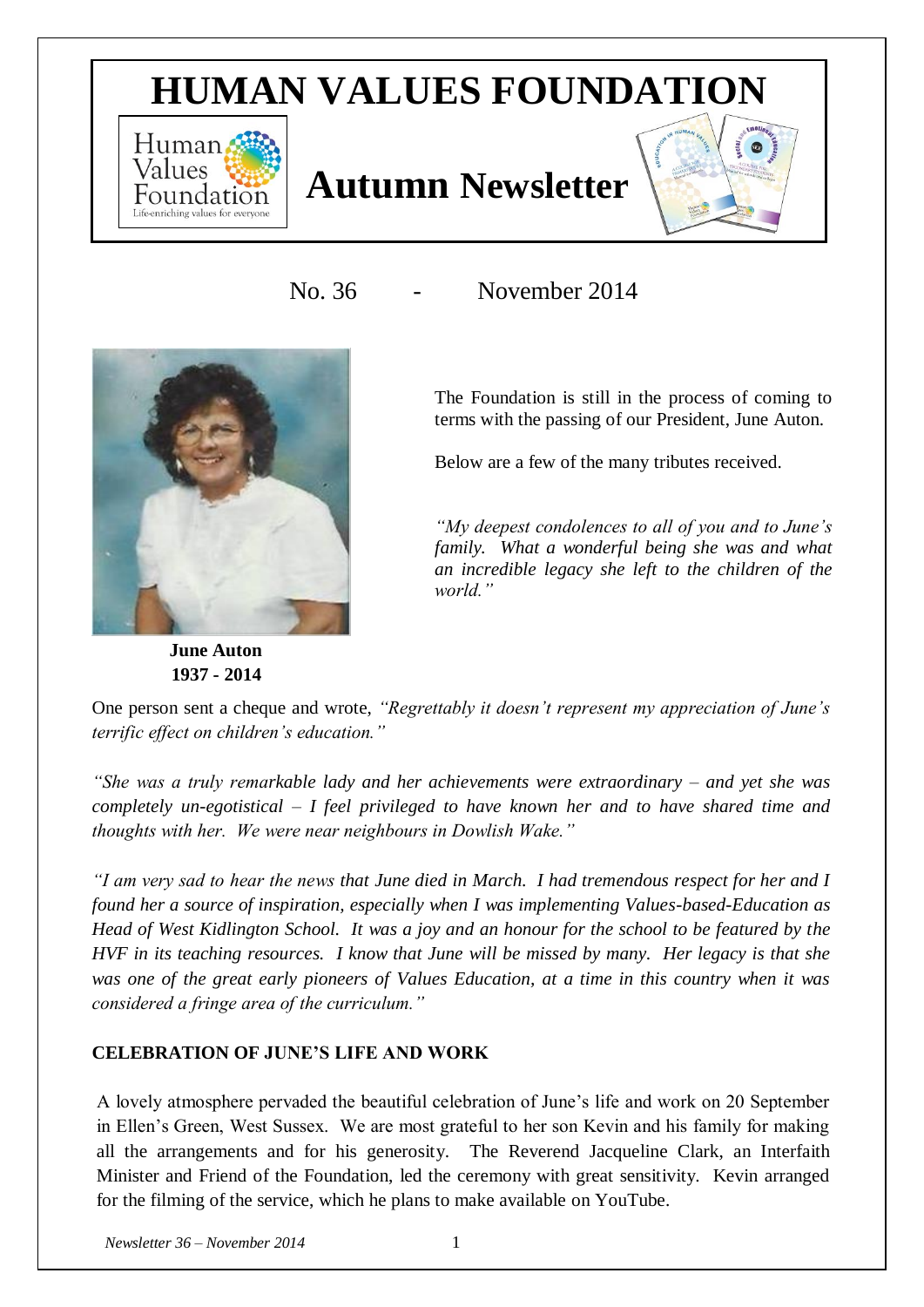The songs and readings were perfect for the occasion and much appreciated by all who so admired and appreciated June and what she achieved.

There could not have been a more fitting memorial to June, to the work to which she dedicated the greater part of her life and in which she believed so passionately.

The presentation of June's vision for children's holistic education and how she made it an inspirational reality through her pioneering values-themed teaching materials and charity, the Human Values Foundation, was well expressed with the audience experiencing first-hand a transformative lesson plan taken from her *Social and Emotional Education* ("SEE") programme designed for pupils aged 12 to 14 and over. Each of the SEE modules is based upon one of five universal core values of Truth, Peace, Love, Right Action and Non-violence and on one of the three themes of Health, Hope and Happiness. To reflect the many courageous and far-reaching choices June made in her own life, the HVF's senior management team led everyone through a Right Action learning unit entitled "I have the power to choose". Those present were able to appreciate the powerful learning brought about by the standard elements in a lesson: discussion forum, story, song, quotation, time for silent sitting and reflection and an example of the range of activities used to reinforce the understanding gained and deepen participants' sense of happiness.

The afternoon was filled with joy and memories of June, made all the more poignant as everyone watched the story of her life unfolding via a montage put together by Kevin and tributes from the family.



## **WELCOME TO PROFESSOR KAMRAN MOFID AS A PATRON**

We are delighted to welcome as a Patron of the Human Values Foundation, Professor Kamran Mofid, the founder of Globalisation for the Common Good Initiative.

(GCGI: [www.gcgi.info\)](http://www.gcgi.info/).

In 1986 he was awarded his doctorate in economics from the University of Birmingham.

From 1980 to 2000 he was Economic Teaching Assistant, Tutor, Lecturer and Senior Lecturer at the Universities of Windsor (Canada), Birmingham, Bristol, Wolverhampton and Coventry (UK). However, after realising a much more humane approach was needed, he became a student again and in 2001 he received a Certificate in Education in Pastoral Studies from Plater College, Oxford.

Kamran Mofid's work is highly interdisciplinary, drawing on Economics, Business, Politics, International Relations, Theology, Culture, Ecology, Ethics and Spirituality. His writings have appeared in leading scholarly journals, popular magazines and newspapers.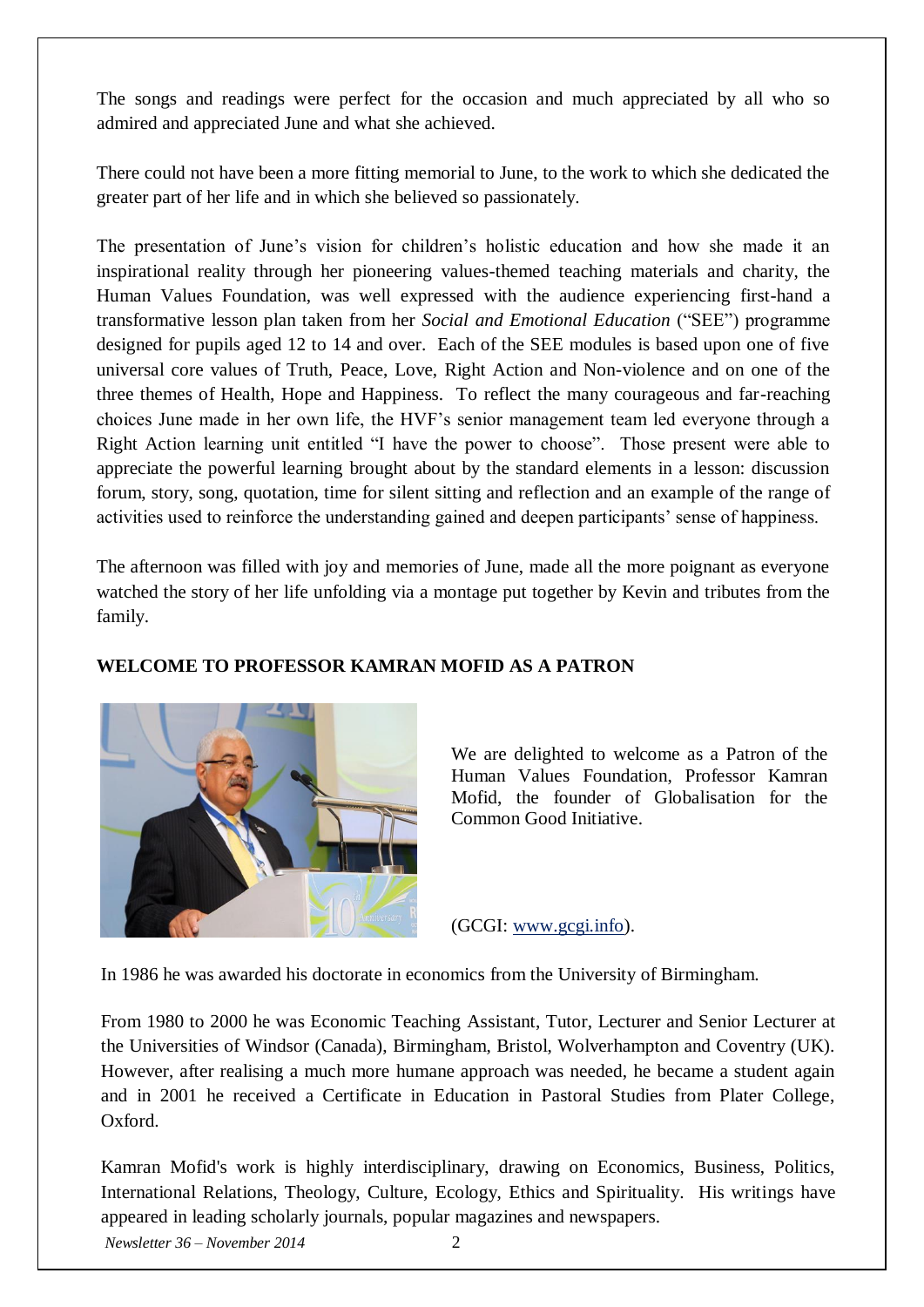Born in Iran, his books include Development Planning in Iran: From Monarchy to Islamic Republic, The Economic Consequences of the Gulf War, Globalisation for the Common Good, Business Ethics, Corporate Social Responsibility and Globalisation for the Common Good, Promoting the Common Good (with Rev. Dr. Marcus Braybrooke, 2005) and A Non-Violent Path to Conflict Resolution and Peace Building (co-authored, 2008).

With the promotion of uplifting values being close to his heart, Kamran certainly appreciates what we are striving to achieve. We look forward to Professor Mofid supporting and championing our cause as a Patron and we wish him every success and much happiness from being an excellent Ambassador for the Human Values Foundation.

In the summer our CEO, Rosemary Dewan, was invited to speak at the  $12<sup>th</sup>$  GCGI international conference, this year being held in Oxford early in September. Rosemary's talk, which sparked considerable interest, was entitled, 'A Call for Wholesome Schooling'. It invited a much more joined-up approach to achieve the rounded, holistic education of children and young people.

## **CONGRATULATIONS TO SIR ANTHONY SELDON**

The Foundation takes great pleasure in announcing that our Education Advisor, Dr Anthony Seldon, was knighted at an investiture ceremony in Windsor Castle on  $2<sup>nd</sup>$  October. Dr Seldon is the  $13<sup>th</sup>$  Master at Wellington College in Berkshire. He will be retiring next summer after an exceptional 30-year career. He received his honour from The Duke of Cambridge and said the duke had recalled playing rugby against Wellington College when he was at school, saying he remembered those games "very vividly".

#### **GLOBAL RESEARCH INTO VALUES EDUCATION AND ITS OUTCOMES**

It's hardly surprising that in our fast-changing world with goalposts constantly moving, teachers are being challenged to respond and adjust to the shifting education landscape in their endeavour to provide systems that are 'fit for purpose'. Schools are expected to equip each of their pupils with essential and appropriate knowledge, skills and competencies for life in the 21st century but data from the Organisation for Economic Co-operation and Development (OECD) shows that increasingly, teenagers, including the rising number of students who are 'successful' in terms of exam results, are disengaged from and demotivated by the process of schooling.

Amid all the changes, consensus remains that the personal and social development of children is a fundamental purpose of publicly-funded education and research is confirming what many parents already believe, which is that schools that focus on character formation, as well as academic achievement, are more likely to develop happy children with mindsets and skillsets that enable them to enjoy successful school careers and effective transitions into adulthood.

Much of the best research into values education has taken place in Australia over the past decade. The findings are well summarised in the '*[International Research Handbook on Values Education](http://www.springer.com/psychology/book/978-90-481-8674-7)  [and Student Wellbeing](http://www.springer.com/psychology/book/978-90-481-8674-7)*' (published in 2010) along with authoritative research from all around the world and this research clearly shows that the understanding of values education, more recently referred to as 'values and wellbeing pedagogy', accords with neuroscience research and that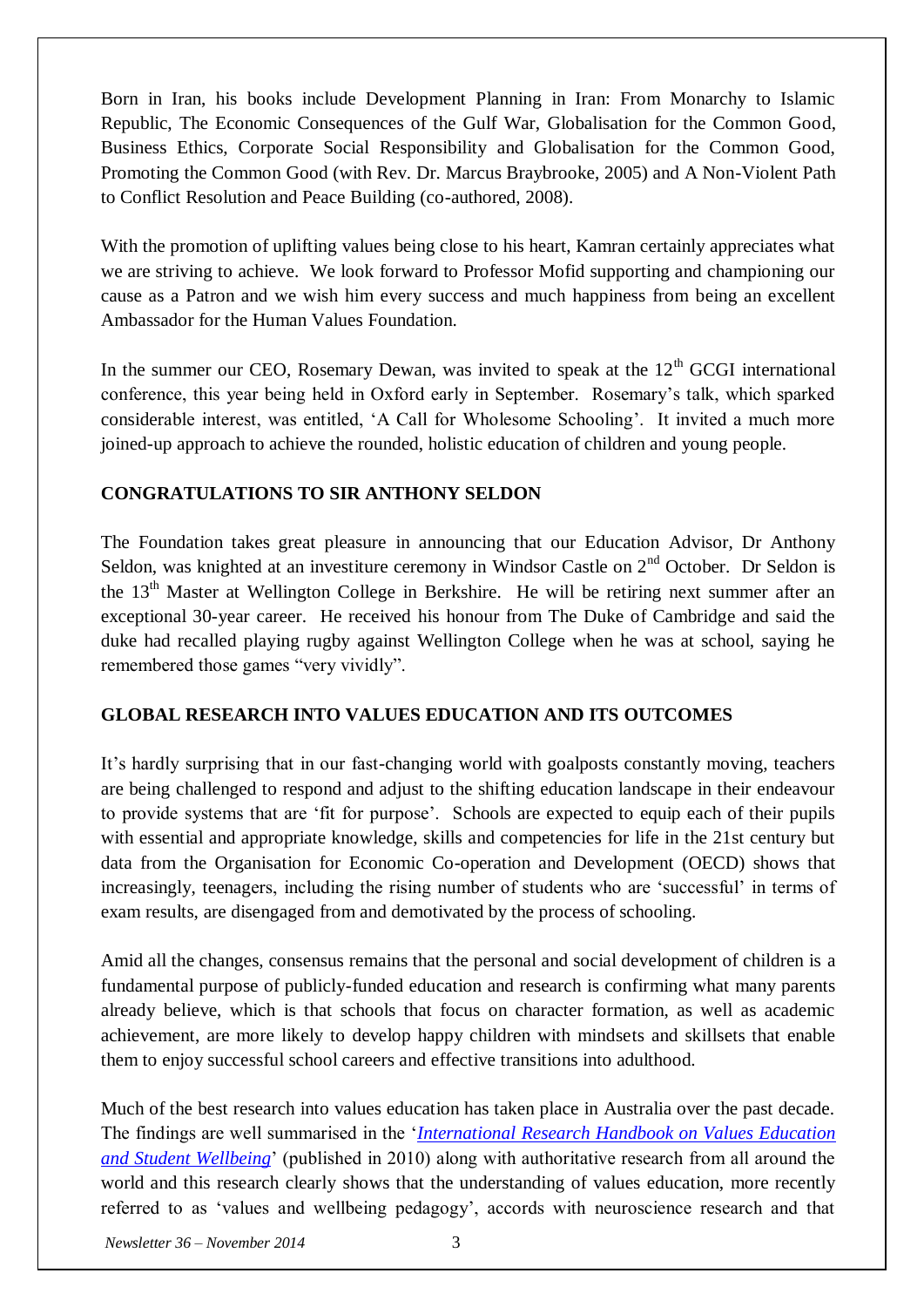notions of cognition or intellect are far more intertwined with social and emotional growth than earlier educational paradigms allowed for. The commentary goes on to state that "*the best laid plans about the technical aspects of pedagogy (the science of teaching) are bound to fail unless the growth of the whole person – social, emotional, moral, spiritual and intellectual, is the pedagogical target***".**

In summary, the handbook demonstrates that:

- **VALUES EDUCATION is essential to effective schooling**
- **VALUES EDUCATION – aligns with all the important educational measures**
- **VALUES EDUCATION – is a worldwide, contemporary phenomenon**
- **VALUES EDUCATION – fits well with updated brain and pedagogical research, and**
- **VALUES EDUCATION – is a means to holistic student and teacher wellbeing.**

With the rapidly escalating needs that young people face today and the very substantial socioeconomic costs being incurred in addressing the fallout, of necessity educationalists, policymakers and other stakeholders are rethinking priorities and the imperative for the integrated, whole-person development of each young citizen.

This is where our two values-themed programmes come in. Throughout the world, it's an open secret that high quality, systematic values education is proving to be a powerful tool for driving school improvement. Observers are noticing how it promotes social, emotional, moral and spiritual growth – as pointed out in the International Values Education handbook - "*elements found to be present where intellectual advancement and academic achievement are being maximised*".

#### **Improvement compromised when broader human qualities are sidelined**

The RSA (Royal Society for the encouragement of Arts, Manufactures and Commerce) is an enlightenment organisation committed to finding innovative, practical solutions to today's social challenges. Following its in-depth investigation into the provision of Spiritual, Moral, Social and Cultural (SMSC) education and its variants in UK Schools, in March 2014 a report was published entitled ['Schools With Soul'](http://www.thersa.org/action-research-centre/learning,-cognition-and-creativity/education/reports-and-events/reports/schools-with-soul).

The authors found that increasingly the requirement of schools to develop the broader human qualities of their pupils is tending to be sidelined due to the overwhelming pressure placed on them to deliver better and better test and exam results. Of the four aspects of SMSC, they consider the spiritual is most at risk of neglect. The authors acknowledged our positive contributions stating that: *"... for the past 20 years, the non-denominational Human Values Foundation has been working to create educational programmes for UK schools, supporting teachers with materials to help students explore moral questions and leaders with tools to create a morally based environment".*

#### **Ofsted inspectors' observations about schools with "EHV"**

When Ofsted inspectors visit schools, they not only assess children's progress and behaviour, the quality of teaching, leadership and management but also how well the school is making provision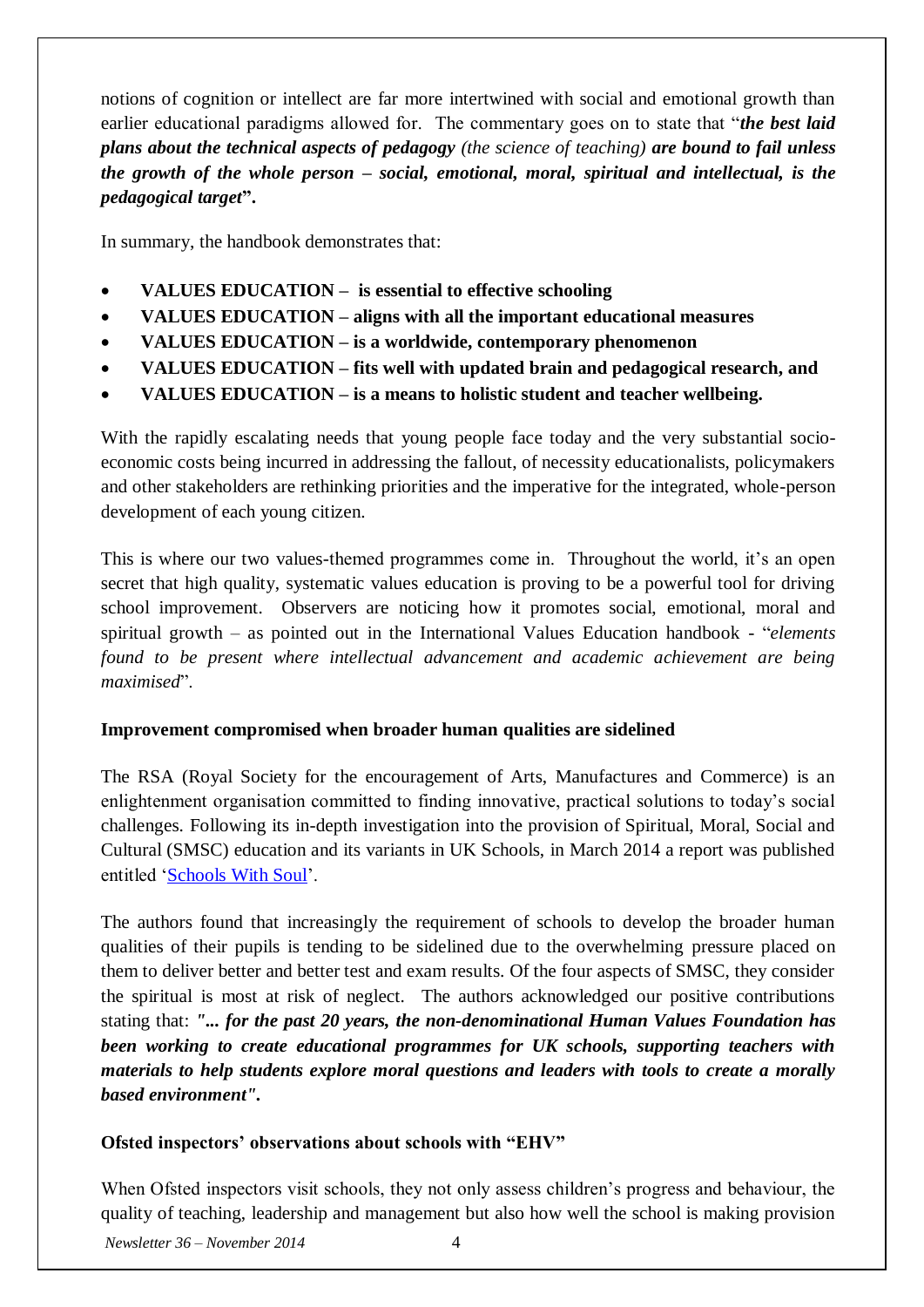for its pupils SMSC development. Here are some typical comments in reports on schools that have been supplied with our EDUCATION IN HUMAN VALUES programme:

- "The promotion of pupils' spiritual, moral, social and cultural development is outstanding and their relationships with adults and each other are excellent."
- "Programmes for promoting pupils' spiritual, moral, social and cultural development are of very high quality, helping to ensure excellent development in these aspects."
- "Pupils behave well and get on well with one another. The school is happy and is liked by pupils, parents, carers and staff alike. It promotes pupils' spiritual, moral, social and cultural development well."
- "The range of subjects taught and the way that they link together have helped to improve pupils' motivation and learning. Activities such as studies of different faiths help to broaden pupils' understanding of others. Aspects of pupils' spiritual, moral, social and cultural development are skilfully woven into lessons and assemblies."
- "Provision for the pupils' spiritual, moral, social and cultural development is a strength in the curriculum<sup>"</sup>
- "Developments in the curriculum are making learning more relevant to pupils and providing a good contribution to pupils' spiritual, moral, social and cultural development."

## **PROGRESS SINCE OUR LAST NEWSLETTER**

As more and more headteachers and those responsible for SMSC and co-ordinating children's Personal, Social, Health and Economic (PSHE) education are realising the importance of high quality, whole-person education, growing numbers of schools are taking our values-themed programmes. Since our last newsletter in April, another 79 schools have acquired a copy of our *Education in Human Values* programme suitable for children from the age of 4 to 12. With an average of 200 children in each of the schools, this means that around another 16,000 children, along with their teachers and family members, now have the opportunity to start enjoying all the positive effects that stem from embedding values education into all aspects of children's learning and development.

## **DONATIONS**

As ever, we offer immense gratitude to all our supporters – subscribing Members and Friends of the Foundation and generous individuals and grant-making trustees, without whom we would be unable to continue June's ground-breaking and inspirational work.

For every £100 donated specifically for providing a school with a copy of *Education in Human Values*, approximately 200 children begin to have their education and personal development immeasurably enriched – and the numbers grow while the programme remains in use and for each new intake. For the youngest pupils there is the potential to explore and learn to apply a wide range of values in different contexts during their 6 years of primary schooling. What a wonderful legacy June has left them!